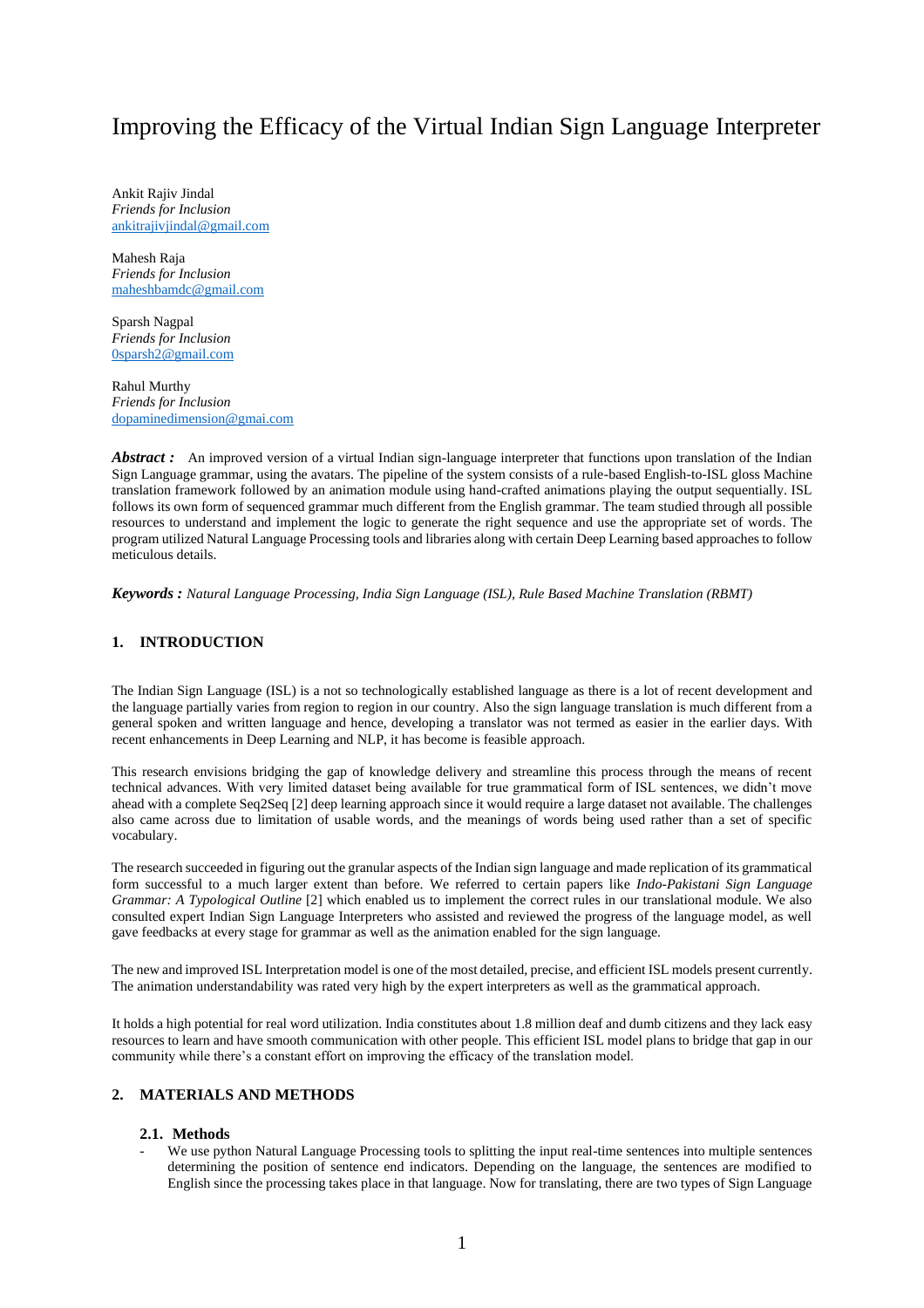translations. One is SEE or Signed Exact English [3], where the word order remains the same and each word is further signed. The other method is a more fundamental Sign Language approach where the Language possess its own form of grammar different from other languages [2]. Here we translate the sentences to closest possible true grammar of the Indian Sign Language.

| <b>English Sentence</b>   | <b>Signed Exact English Grammar</b> | <b>ISL English Grammar</b> |
|---------------------------|-------------------------------------|----------------------------|
| Vikram is going to school | V-I-K-R-A-M is going to school      | school V-I-K-R-A-M go      |

### **2.2. ISL Grammar and its Implementation**

The ISL Rule Based Machine Translation follows the given architecture:



*Figure 1 - Architecture of the proposed method*

The sentences are split based on full stops. Each sentence is taken as a separate input in the function. The function first performs tokenization on the given words. [1] The tokens then go through ISL grammar rules [2] using their respective POS identified by NLP tools. The rearranged words are then passed through the set of ISL vocabulary where identified words are pulled while the other ones are split into characters.

#### **Rules:**

-

#### **1) POS and Grammar**

The sentence always begins with the Time (Indicated by date and Time tags) and Location (Indicated by GPE and pobj tags). Post those details, the rules give priority to second person or the object a preference in the order (dobj) which follows by the subject (nsubj) or root of the sentence (root). Each place/subject/object is tagged along with their respective adjective mentioned along. Towards the end of these there are verbs and their adverbs present. The elements are then followed by negative annotations like 'not' in the sentence if present any. For questions, the sentences end with the question tags like 'why', 'what', 'where', 'how', etc.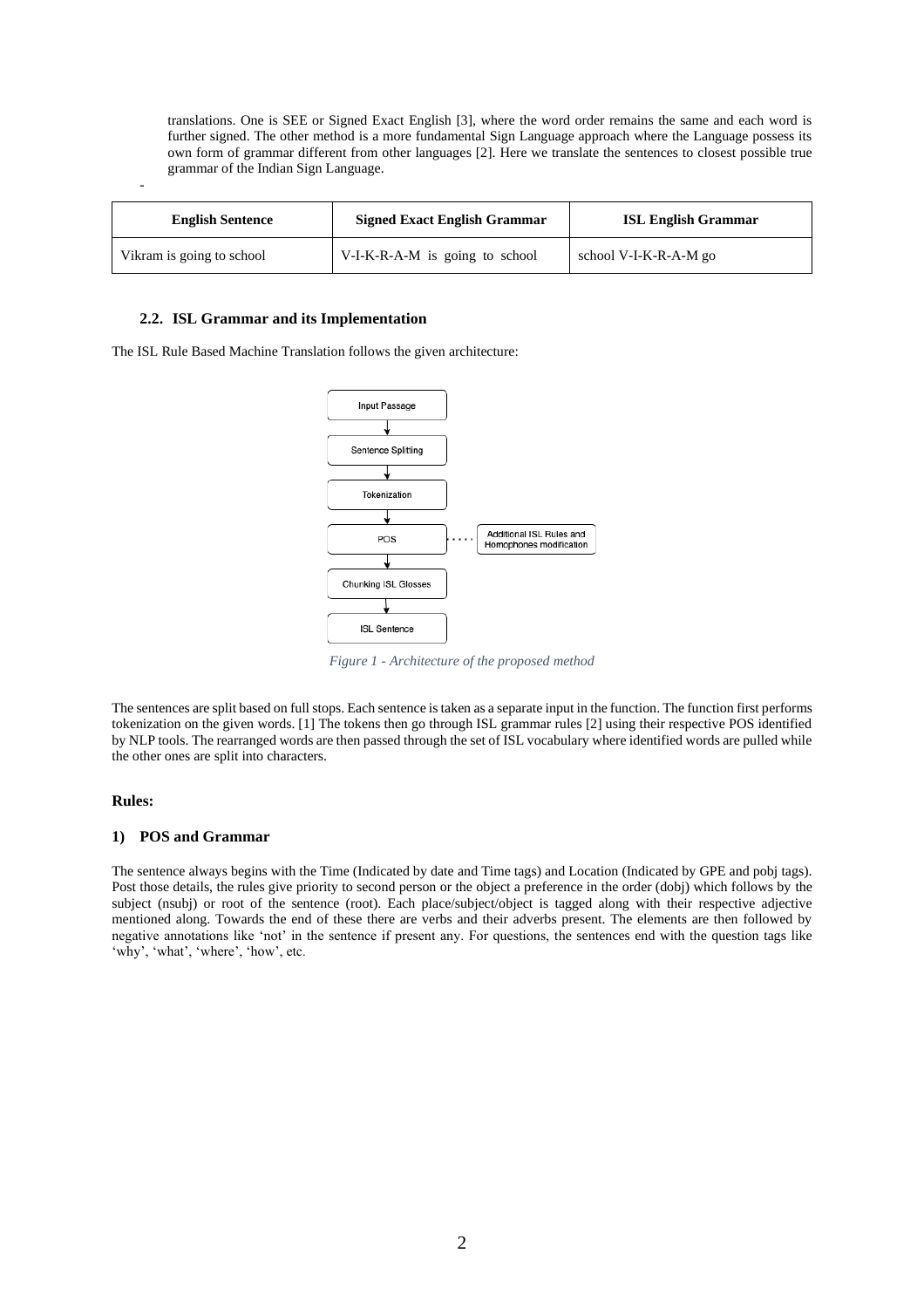

*\*To understand tags better you could refer their full-form and resources* 

## **2) Eliminate unused words**

There are certain words, also termed as stop-words at times which are only used in SEE but not in the actual sign languages. Words like articles (a, an, the), few conjunctions, etc which are usually eliminated. Words like auxiliary verbs, 'is', 'are', 'am' aren't used in a direct way but they represent the tense of sentences.

*Example, English – I am going to school ISL – school me go (-present-)*

## **3) Tense**

The ISL when translating from English or any other grammar loses the tense attribute of the word while signing it in specific. In order to distinguish, there are symbols indicating the action or verb belongs to present, past or future.

*Example, English – I am going to school ISL – school me go (-present-) English – I was going to school ISL – school me go (-past-)*

## **4) Split of words into letter**

The ISL vocabulary is limited and with proper nouns especially, there is a limitation of symbols. To indicate a name or a word that the vocabulary lacks, ISL splits the word into its corresponding characters and signs it one after another.

*Example, English – My name is Diana ISL – D-I-A-N-A my name (-present-)*

## **5) Numbers**

The possibility of permutations and combinations of numbers are infinite. While there's a system of wording numbers in English, in ISL, the number is represented by signing each digit present in it one after another.

*Example, English – I have 10 candies ISL – Candies one zero me have (-present-)*

# **6) Subordinate Conjunctions**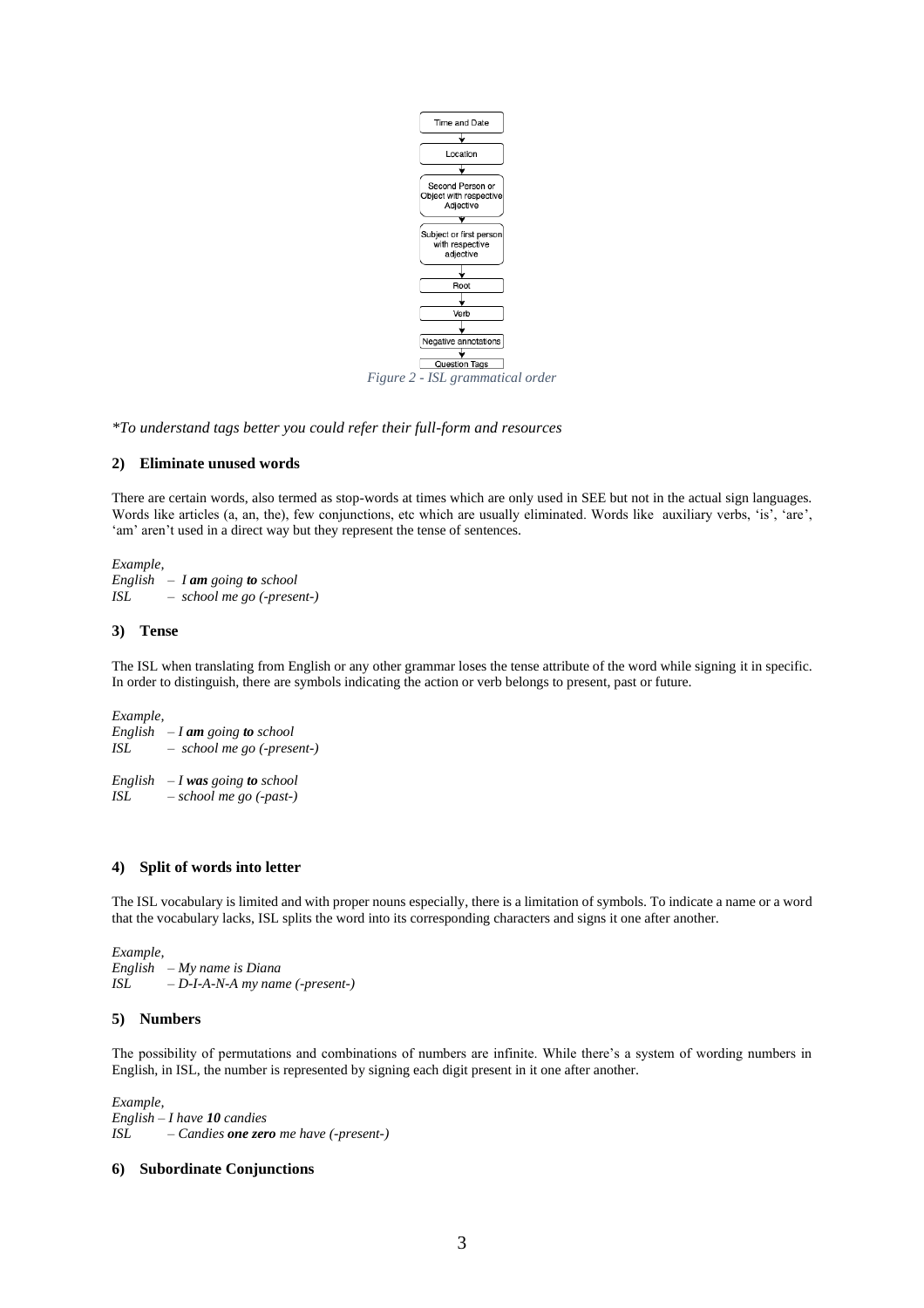When two simple sentence are joined by a subordinate conjunction (since, because, as) , the ISL interpretation flow is different from that of a typical English structure. The sentence is broken in form of a question and answer where one simple sentence is the answer while other is the question.

*Example,*

*English – He went to restaurant because he was hungry ISL – restaurant he go why? he hungry*

*English – Since he was smart, he came first ISL – he come first why? he smart*

## **7) Limited vocabulary**

The ISL works upon the context of the word, it signs the meaning but the official in terms of words listed in the Official ISL Dictionary, there's a huge limitation.

The dictionary might have just the 'Good' but the words for example 'Well' and "Nice' interpret the same meanings at situations.

The application finds the suitable word in the ISL dictionary so that the correct context could be represented.

*Example, English – The Matrix is a good movie ISL –movie good matrix English – I am feeling well ISL – feel good me English – Have a nice day ISL – day good have*

#### **8) Relations**

When it comes to family relationships, belonging to a specific demography or being associated by something else, ISL breaks the understandability in two words.

| Examples,      |                     |
|----------------|---------------------|
| <b>Brother</b> | $-Man + Sibling$    |
| <i>Sister</i>  | $- Woman + Sibling$ |
| Indian         | $- India + person$  |
| Cricketer      | - Cricket + Person  |
|                |                     |

## **9) Homographs**

Homographs are the words having same spelling and sound but different meanings. Semantic recognition of the correct context from these words is important.

*Example, Sentence 1– I am always right (correct) Sentence 2 – I took a right (direction) turn*

Using Natural Language Processing tools, successfully managed to pull the correct sign for the given homograph. We curated our own dataset with respect to the ISL words list to give accurate results.

#### **3. Output**

| Sentences  | Ram went to his big house         |
|------------|-----------------------------------|
| Tokens     | (Ram), (went), (to), (his big     |
|            | house)                            |
| <b>POS</b> | $(ram - NNP$ and nsubj), (went    |
|            | - Vbd and Root), (to- prep and    |
|            | IN), (his $-$ poss and PRP\$, big |
|            | $-$ amod and JJ, house $-$ pobj   |
|            | and JJ)                           |